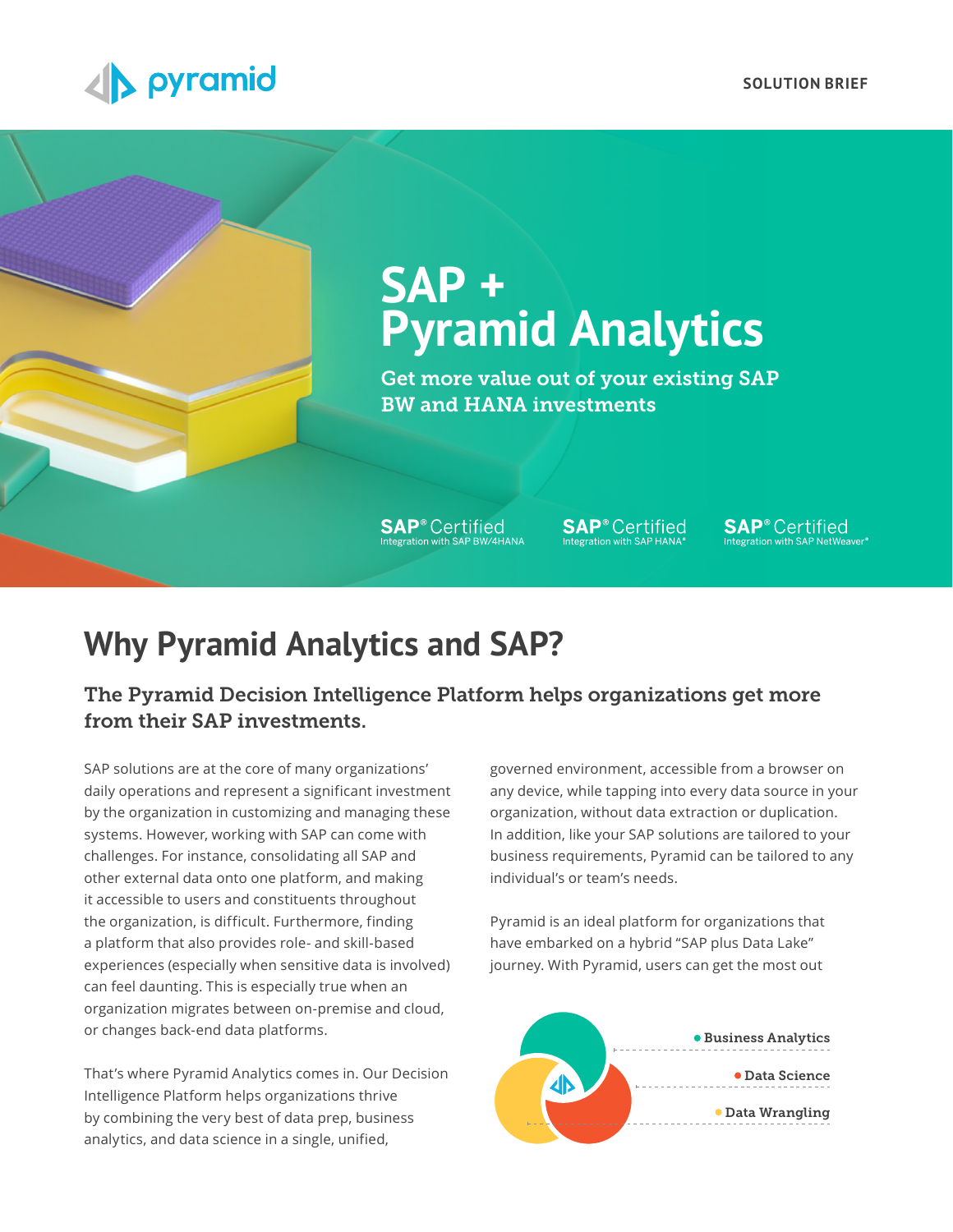of the powerful features of SAP BW and BW/4HANA while simultaneously analyzing very large datasets on analytical databases such as Redshift, HANA, Snowflake, and Databricks. In addition, authorized users can orchestrate the movement of data from S3 files and NoSQL databases into a cloud data warehouse for analysis. Pyramid's PYRANA engine optimizes query performance while also serving as the foundation for semantic business models. This allows enterprise architects to choose the right database for the job and to migrate between technologies while minimizing service disruption to end users.

Pyramid's flexible and scalable analytics and reporting platform is the ideal complement to your deep SAP domain knowledge, while supporting emerging use

cases such as machine learning, data sharing, and embedded analytics. Customers demand analytics solutions that let them do more with the data they have, without sacrificing existing technology commitments. With Pyramid, they can have both.

Being cloud-enabled and 100% web-based, organizations choose Pyramid because they can deploy and manage solutions at scale across the enterprise. Pyramid supports both centralized governance and self-service analytics, enabling both fully auditable compliance and high adoption rates. Pyramid's unique server-based architecture generates fast, trusted, repeatable insights. Our secure environment links any data set to self-serve analytics modules to generate realtime, predictive analytics.

### **How Pyramid Analytics and SAP Work Together**

SAP is one of the most widely implemented solutions on the planet, and a strategic data source for Pyramid. And this isn't just a token integration—it's the real deal. Directly interrogate SAP BW cubes, both legacy and BW/4HANA, BEx Queries, native HANA databases as well as HANA Calculation Views without compromise.

Pyramid queries SAP BW and SAP HANA directly and exploits SAP-specific features such as measure formatting, time-dependent hierarchies, alternate hierarchy captions, cascading parameters, and more. Customers receive a significant upgrade in terms of functionality and performance, allowing them to get more value.

### Additional capabilities include:

Sleek, self-service functionality with drag -and-drop capabilities for collaboration

Full dashboarding with publishing, scheduling, and security capabilities

## **1 2 3 4 5**

Report bursting, allowing users to distribute published documents in a variety of pixelperfect formats

Support for multiple data connections, each with different parameterization

Support for ragged hierarchies, parentchild hierarchies for financial reporting, numerical formats, attribute properties, multiple currencies, and captions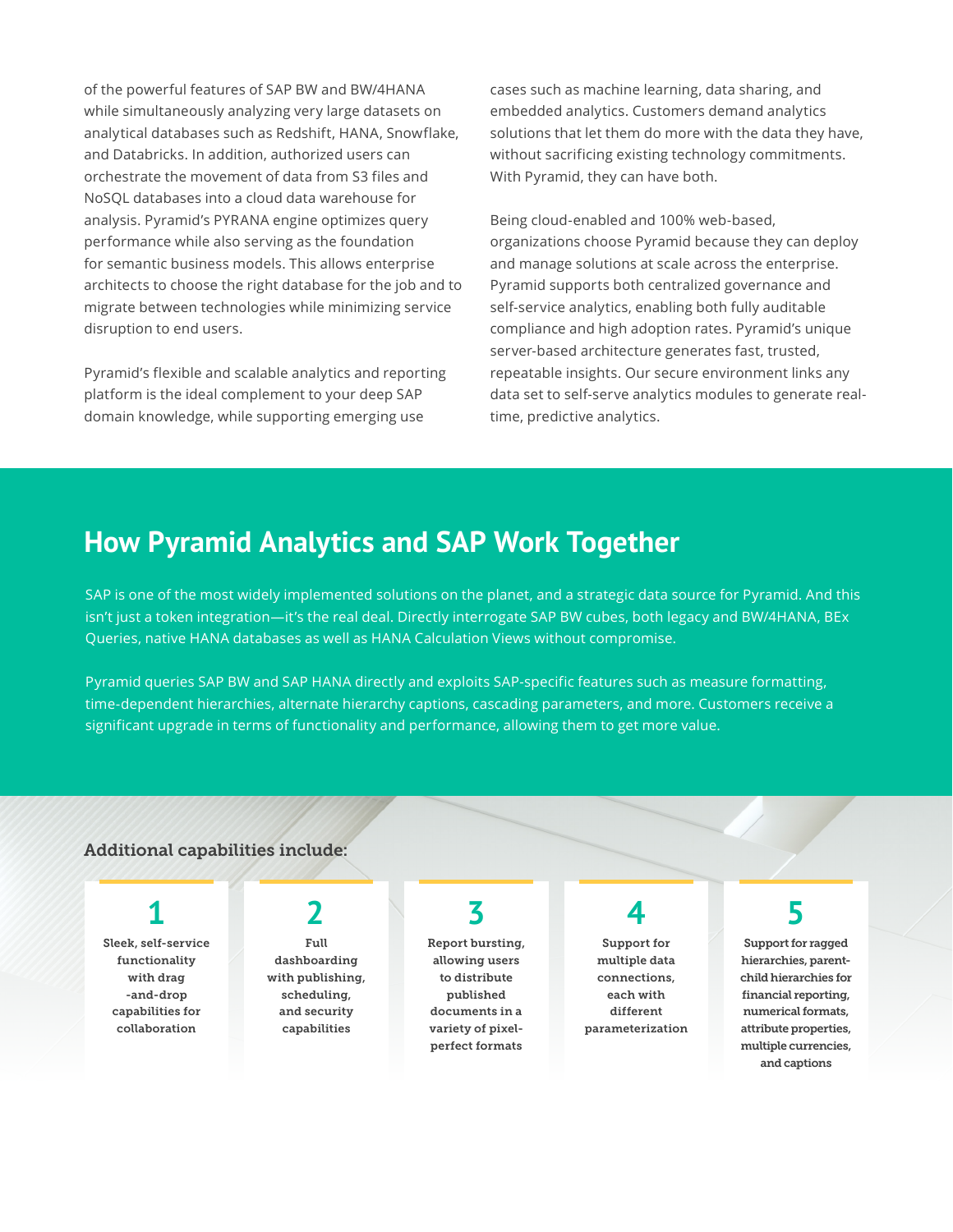## **Customer Success with SAP**

### Foschini Group (TFG)

Headquartered in Cape Town, South Africa, the Foschini Group (TFG) is a diverse group with a portfolio of 29 leading fashion retail brands across various lifestyle and merchandise categories. The firm has more than 4,083 outlets in 32 countries, and has grown rapidly through acquisition, amassing complex back-office systems along the way.

TFG was processing around 20 million records daily for their stock on-hand inventory, which was too much for their existing BI tool to handle. They wanted a single view of their data pulled from four business streams: merchandise management, financials, eCommerce, and manufacturing. Each has its own systems and applications, on- and off-premises, drawing on a wide range of vendors, including SAP and Amazon Web Services.

When looking for a vendor, TFG discovered that Pyramid treats multiple data sets as a single shared resource, with an aggregated view into everything from a single stock-keeping unit to margins and profitability. They appreciated Pyramid's more holistic architecture, a universal platform that would deliver more relevant data to users more quickly.

Upon implementation, the benefits were felt right away—integrating Pyramid with TFG's multiple systems and data sources has delivered significant wins. The merchandise procurement team previously needed three-and-a-half days to compile reports that

Pyramid now runs in 10 minutes; manufacturing used to take a week working with Excel spreadsheets to analyze data that can now be produced in an hour.

According to TFG, data integrity and consistency is significantly better with Pyramid and the speed of delivery of insights is much faster. Their finance community receives a consolidated report that integrates different data sets for analyzing turnover margins and conversion rates—the number of people who come in stores and spend money. The immediacy of this information leads to faster and more informed strategic decision-making.

Moving forward, the plan is for TFG to innovate with Pyramid and develop other areas like inventory analysis.



Replaced Tableau, Oracle, SAP

### Use Case

- Combining and analyzing multiple data sets
- **Engaging many more employees**
- Retail operations optimization, omni channel analytics, board reporting
- Centralized, enterprise-wide high-performance platform that users have fully adopted

"We're giving our people quicker access to consistent data that we leave in one place rather than move around, it's a universal platform for everyone."